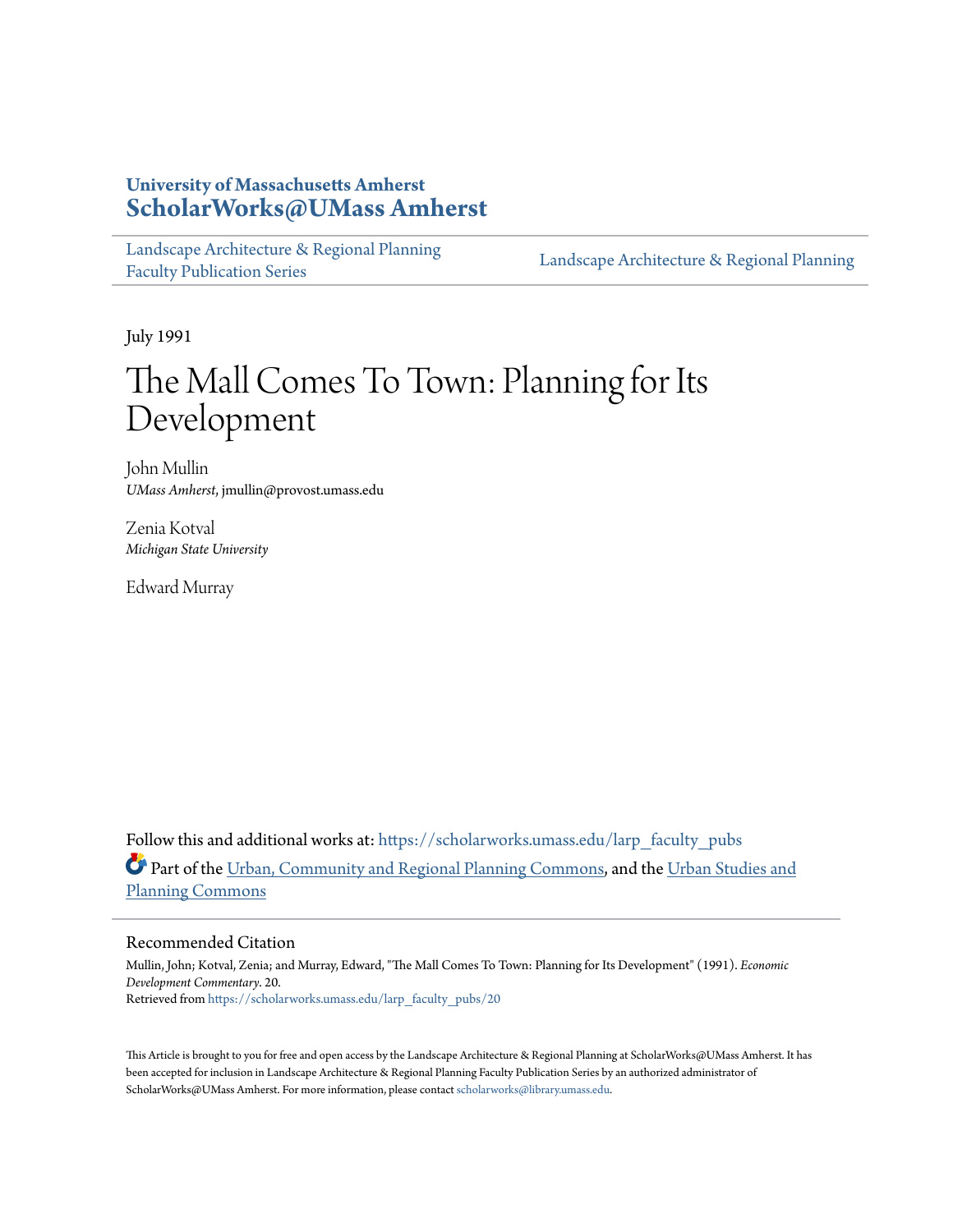#### **The Mall Comes to Town: Planning for Its Development**

#### **By Zenia Kotval, John R. Mullin and Edward Murray**

This article analyzes the impacts of malls on the character and economic base of a community. Based on both applied planning and academic research, it is clear that malls stimulate major changes in the community fabric. It is also apparent that community leaders who have a clear perception that their cities and towns have the potential to attract malls, and prepare for them, will be able to gain far more from their development than those that simply wait and see. The theme of this article, in short, is that a community either plans for a mall or it is planned upon.

 Over the past ten years many long established communities have had to struggle with the large scale proliferation of new malls. With names like The Center, Maple Tree Place, Mall of Maine and Fox Run, each is designed to create an image that they are as natural as the landscape and simply an evolutionary expansion of the development pattern. Yet, many Americans are ambivalent towards malls. There's not one Gucci shod, L.L. Bean shirted, Brooks Brothers coated shopper who will ever admit to going "to the mall". But they do. Seniors go "mall walking", young parents search for Santa and the Easter Bunny and teenagers go there to be seen. Even parents seeking to control where their teenagers hang out, breath a sigh of relief: It's hanging out but at least its clean, safe and controlled. For these reasons, a mall is better than downtown.

 In short, there is popular recognition that the mall, the so called "market in the meadow", is foreign to small distinct settlements, expanding outward from our traditional, well established centers. There is also a realization that the perceived bargains, the cleanliness, the safety, the ease of parking and even the glitz have appeal. This ambivalence leads to constant consternation among planners and policy makers who wake up one day to find a mall proposal at their doorstep. When this happens, chaos inevitably reigns and quiet peaceful communities frequently become divided in not so civilized discourse. Yet, there are actions that can be taken to handle a mall proposal so that the best interest of the community can be met. This article explains some of these issues.

 The article focuses upon the authors' experiences in various communities that were forced to come to grips with the fact that they were attractive to mall developers. There is a place for malls in the landscape when they are carefully planned, carefully designed and above all carefully located. If there are problems with any of these factors the mall proposal should be fought with every legal tool available to the municipality.

 The article begins with an analysis of the mall developer and the nature of his/her entry into town. From there, there is a description of the likely impacts that result from the mall. A third section then focuses upon what can be done to plan for/against a mall coming to a community. Finally, in the fourth section, there is a commentary on the future of mall development and what it is likely to mean to settled communities.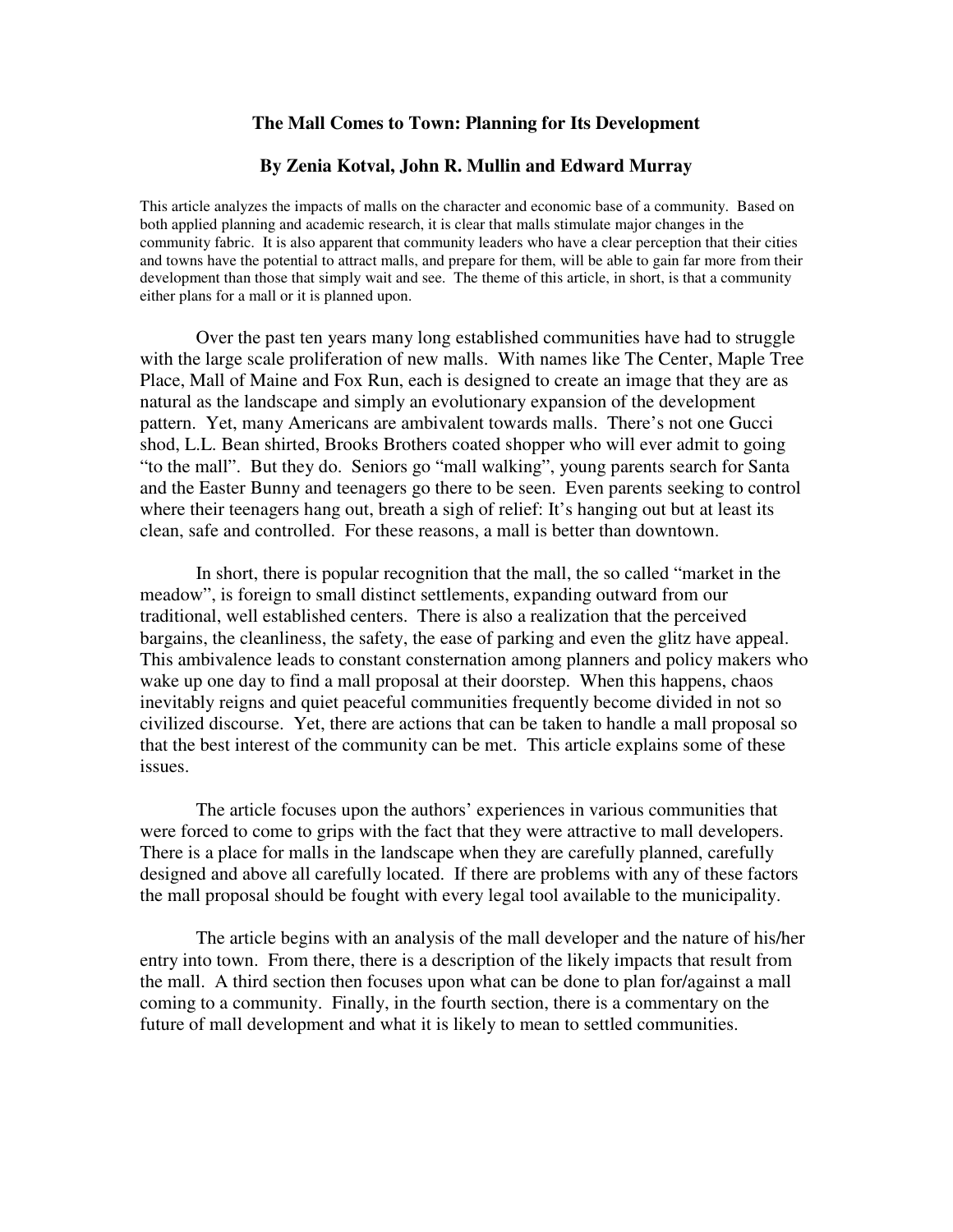#### **The Mall Developer**

 There are several names of retail developers who will strike fear in the most sophisticated community. What would you do if, at your regular Tuesday night Planning Board meeting, a man introduced himself as follows: "My name is Attorney Caleb Farnsworth and I represent the DeBartolo, Campeau, Allied, Federated, Pyramid, American Development Corporation and we have options on 300 acres on the north side and hope to build a mega mall on the site". Such a scene currently takes place in hundreds of communities across the United States and is likely to occur in hundreds more. It is at this point that the public begins to ask who are the people, what do they do and how do they do it? Here are the common characteristics.

**They have "deep pockets".** The overwhelming number of mall developers have been tremendously successful. With an ability to finance projects and the necessary capital for the long term, they have the means to ride out the down side of economic cycles. Even when regional or sub-regional malls fail, there are factors at work other than an inability to provide the financial means to keep them healthy. In short, few regional malls have failed due to financial problems.

**They are professionals and well prepared.** Often, the representatives of mall developers are articulate spokespersons who are always well prepared. In fact, it is not uncommon for the representative of the mall developers to know more about the host community then most planning board members. For example, one developer moved from one state to a community in another where he was proposing a moderate commercial venture. Once re-located, he joined the Rotary and Lions Clubs and became a regular at the "Red Barn Restaurant" where he had coffee with the local "power elite" each morning. It was no wonder that his project sailed through the town meeting.

**They are aggressive.** The going rate for a typical regional mall of 1,000,000 square feet is \$85,000,000. Deals of this magnitude are not for the timid! They will be politically active, attempt to influence political decisions and, at times, be accused of "political tampering". When ten well dressed lawyers, planners, architects and engineers fill up the Planning Board room with briefs dealing with the proposed development it can be quite intimidating!

 Questions arise regarding the legality of their actions: Is it legal for outside developers to contribute to local political contests for boards that will ultimately decide their fate? We know that this occurs and we know that it ultimately leaves a negative attitude in the minds of local citizens. In reality, such activities are not illegal. A fear remains that such activities will become so routine that they will become part of the price of entry for a mall development; i.e., that incumbents or new candidates will expect a contribution from a mall developer simply because he/she is a supporter. The issue of ethics remains a crucial component of mall development.

**They know the law.** It is most distressing when mall developers come to town, cite local law as backing for their proposal, and the community really doesn't want it. Is there a way to fight this? Probably not, for a developer will use your laws to do his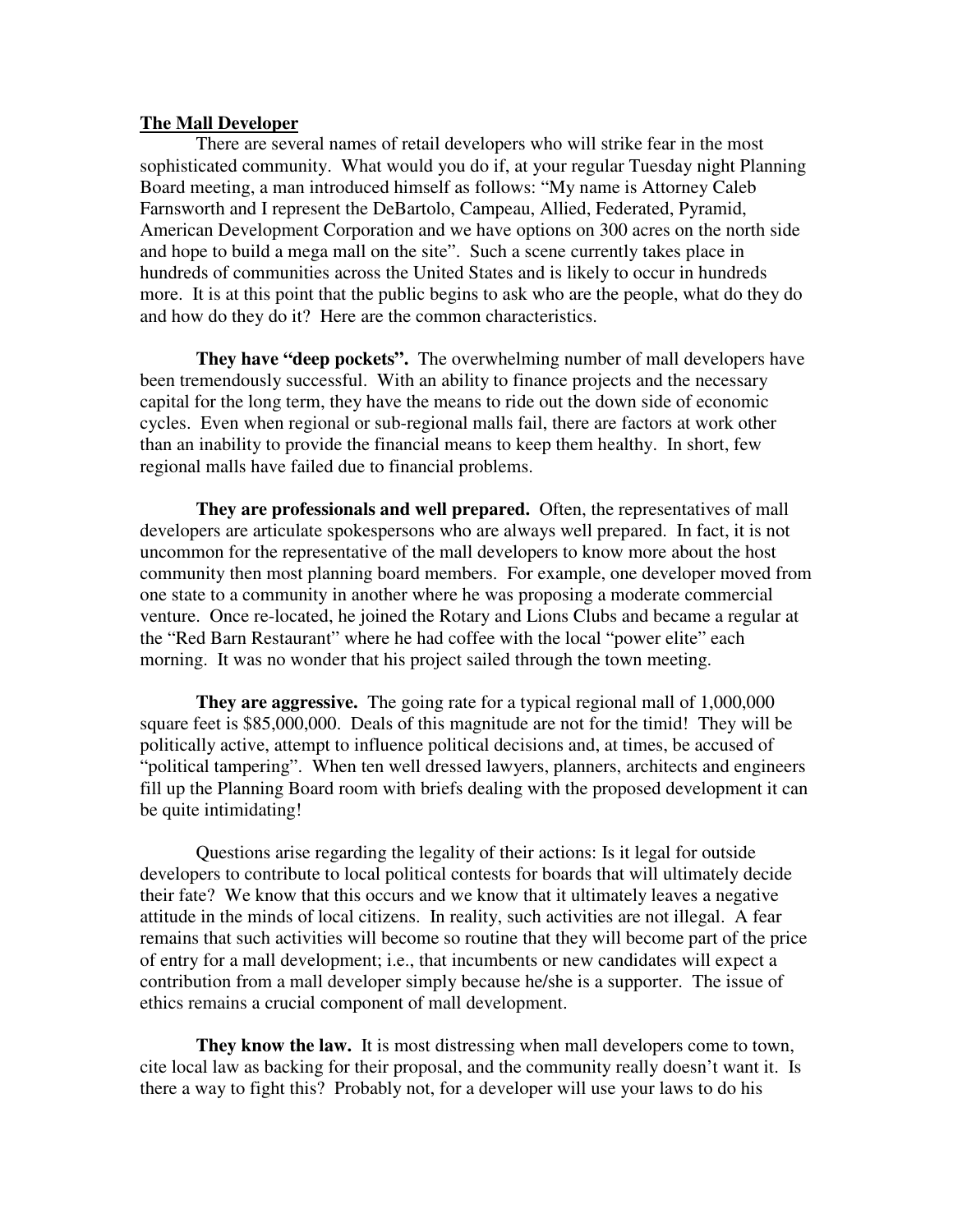bidding. It does not matter if the development can be built by right, under special permit (exception), under site plan approval or under an overlay district. It does little good for a community to say, after the fact, that the mall is not what it wanted on the site in question. Such was a recent case in Auburn, Massachusetts, in which the zoning allowed a mixed-use development as an incentive to develop on an old drive-in theater site. The use by right was a strip mall. When the owner chose to develop the site as a strip mall, the town was quite perturbed.

 In short, mall developers are affluent, prepared for a long lead time to gain approvals, have the cash reserves required for periods when financial conditions are difficult, are professional, aggressive and know the law. They will also hire the "best and the brightest" to represent them.

They plan well. They will work from basic "stock" plans that are tried and true. Basically, there will be a core building of 250,000-1,000,000 square feet surrounded by a sea of cars. They will be tailored to local site plan standards and adapted to intersect with local highway, sewer and water systems. Other than its name, there is generally nothing unique about the typical mall. Well known architects will be hired but under no circumstances will these products be radically designed or even trendy: they will be pleasant, "tried and true" structures.

 **They are prepared to contribute beyond direct costs to projects of concern to the community.** It is now common practice for communities to exact a premium from mall developers as a price of entry into the community. Recently, the going rate of exactions is close to 10 percent of project cost. Money is often directly dedicated to schools, water, sewer and highway systems, recreation fields, housing, day care and the revitalization of downtown structures.

 Though there may not be a correlation between the direct improvements required to make the mall work and the costs to the developers for civic improvements, it is understood that a deal will be cut. However, this negotiated development approach is now under intense scrutiny by several state legislatures as they consider the passage of enactments authorizing impact fees. These fees, if allowed, dictate the amount of costs the developer will have to cover as a price for coming to the community and will be designed for direct costs alone.

 For communities, it means that they will only be able to recover direct expenses and not those associated with indirect costs (i.e., for a commercial mall, there will be some indirect expenses related to schools). It also means that the negotiated development options will be more difficult.

**They are excellent marketers.** Nothing is as stunning to local planning board members as the unveiling of the marketing plan. To realize that, for example, in a circle with a 15-mile radius, there is a market leakage of \$500 million would surprise the most taciturn Yankee. To date, the work of major retail marketing experts has been virtually impeccable. And even when the market changes (i.e., there is unexpected competition),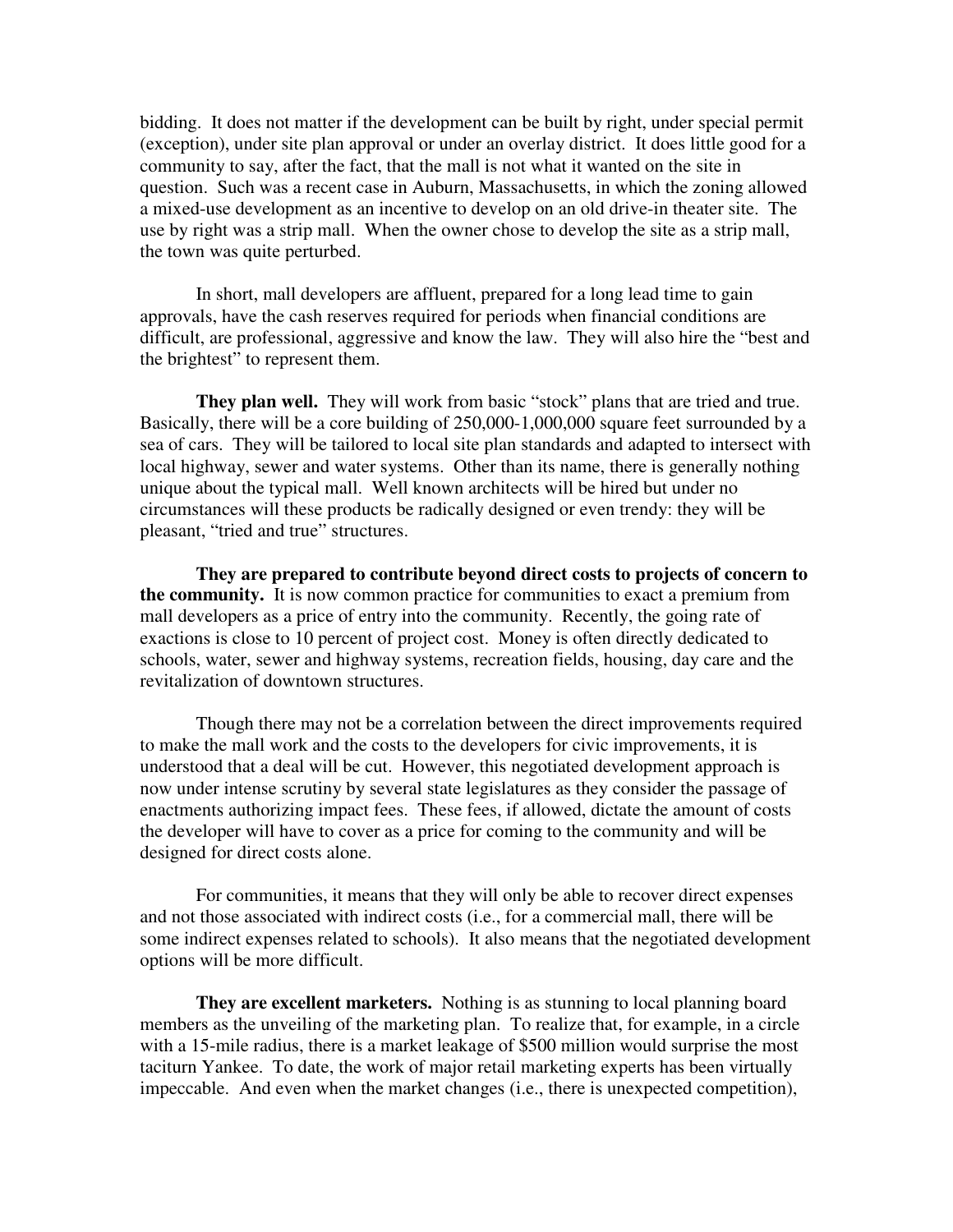these firms have been able to re-orientate and re-target their focuses such that success can be achieved. This phenomena is now at work along the northern arc of Greater Boston's Route 128. In the 1980s, the Burlington Mall dramatically expanded and upgraded its shopping facilities. As a result, the North Shore Mall in Peabody, approximately ten miles distant, lost market share. This forced North Shore to program for re-targeting its market and upgrade its facilities.

 **They will meet with citizens groups and local action committees to resolve differences.** This was not always the case. In fact, in the 1980s, it was far more common for mall developers to be brash and aggressive. However, there has been an increased realization that many of the concerns can be accommodated. As long as the group is not "anti-mall" simply based upon ideology, interaction can be expected to occur.

 In summary, the mall developer is an outsider to the city or town with little initial understanding of the city or town beyond the land in question and what it can do for the corporation. He/she will assemble a highly talented team of professionals who, over time, will know as much about the host region as possible. They will be aggressive, political, and use every right of law that will help them to gain approval. They are prepared to pay for both direct and indirect costs provided that the latter are reasonable. They will work with citizens groups provided there is a degree of rationality at work. Finally, once the mall developer identifies an area of interest, he/she will not quit. Even if it takes years, once a market is identified every effort will be made to ensure that the development opportunity is not lost.

#### **The Impacts**

 Inevitably there is a struggle between the supporters of the mall (tax revenues, jobs) and opponents of the mall (concerns over traffic, future development, the environment). The fact is that malls typically have many common impact characteristics.

**The mall will hurt downtown.** Virtually all mall proposals have brought changes to downtowns. For example, local department stores inevitably close. In turn, with an inability to compete with the retail stores at the mall, other retail outlets will also suffer. As they close, the ability to draw customers into the downtown declines and there is a steady erosion in the retail base of the downtown. In cases where downtowns are strong, impacts will be particularly severe. In cases where previous malls have already adversely affected the traditional town center, the impacts are likely to be less severe. Nonetheless, the same cycle of one commercial center harming another is likely to repeat itself.

 **An overwhelming number of a typical mall's tenants are already in the marketing region.** This means that there is a likely series of relocations from existing buildings in the downtown (or from an existing mall) to the new mall. Retail areas are hurt in two ways. First, it will inevitably leave many owners without tenants and with a reduced ability to meet mortgage payments. Secondly, it means that many reliable firms are announcing that they have found a better place to sell and that the customer should follow. (It is a tough statement to try and correct).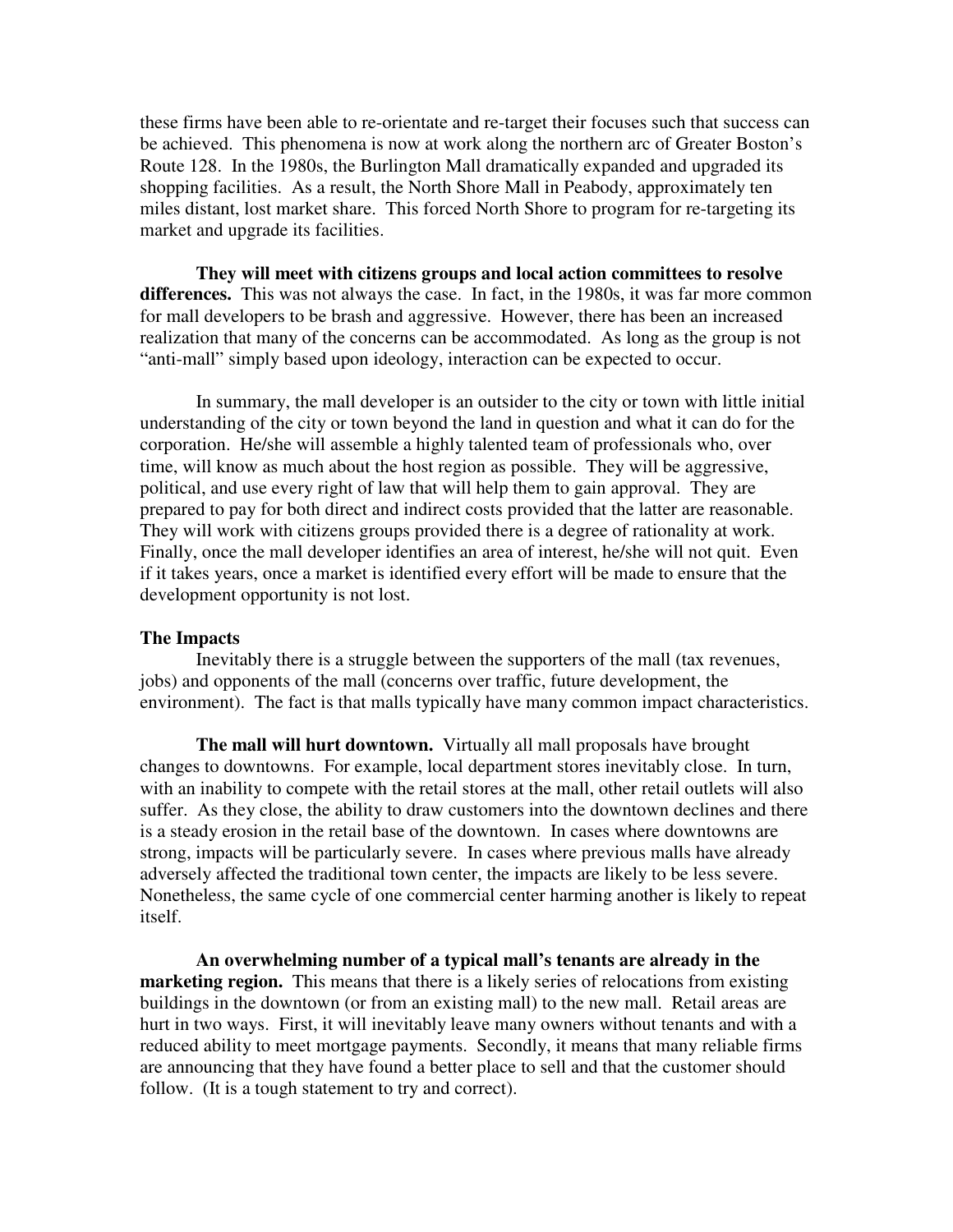**Family owned department stores will close.** When malls are located in market areas served by small towns and in which is located a family owned department store, the devastation to that market is extensive. In fact, throughout the Northeast few of the stores have survived as, quite simply, they cannot beat the prices or provide the choice of goods found in comparable shops at the mall. Occasionally family owned stores will move to the mall but, even there, under new marketing conditions they will frequently decline and eventually fold.

**A "herd" instinct prevails.** Once a key merchant leaves downtown for the mall other merchants follow. Mall operators know this and will attempt to attract local merchants to their facility. In doing so, they win in three different ways: 1) they rent space; 2) they weaken the strength of an alternative market area and; 3) they are able to demonstrate that they are part of the community by attracting local merchants to the facility. The impact of this phenomena has recently reached new heights in Rutland, Vermont, where the Zamias Group, fully recognizing that its proposed mall on the fringes of downtown would devastate it, agreed to make up to \$10 million in improvements in the central city.

**There will be a shift in retail functions between downtown and the mall.** The most obvious shift will be in retailing. Downtown will initially become dramatically weakened commercially but then recover slowly. The nature of the recovery can take many different forms. First, downtown may become prosperous due to the ability of the merchants to provide goods and services not found at the mall. Such was the case involving the college communities of Amherst and Northampton, Massachusetts. Ten years ago, the Pyramid companies built two malls nearby. Local officials expected that the two town centers would suffer. Indeed there was some change, particularly in Amherst, where necessity shops (grocery stores, drug stores, hardware stores) closed shop and move to strip centers adjacent to the mall. The merchants, however, were able to react, spot market niches and attract supporting retailers to the point that there are virtually no vacancies in the downtowns of either community. They have been able to change, capture a share of the mall trade and have kept their college community customer base.

 A second example is the "near wipe out". Throughout the 1950s, downtown Leominster, Massachusetts, was the retail hub for a community of approximately 20,000 people with approximately 200,000 square feet of retail activity. In 1961, Kimco Incorporated developed the Searstown mall along two state highways and almost immediately the downtown ceased to be the retail center of the city. By 1980, retail activity had declined to approximately 100,000 square feet. This downtown since 1980 has recovered and now serves as a "village" retail district, the civic center of the city and is increasingly attracting office/service users. Nevertheless, the retail function has been drastically impacted. It should be noted that shortly after the announcement that Pyramid was building a new mall and that Searstown was expanding, the owners of the last remaining department store, Allen's, decided to relocate to a strip mall. The shedding is now complete.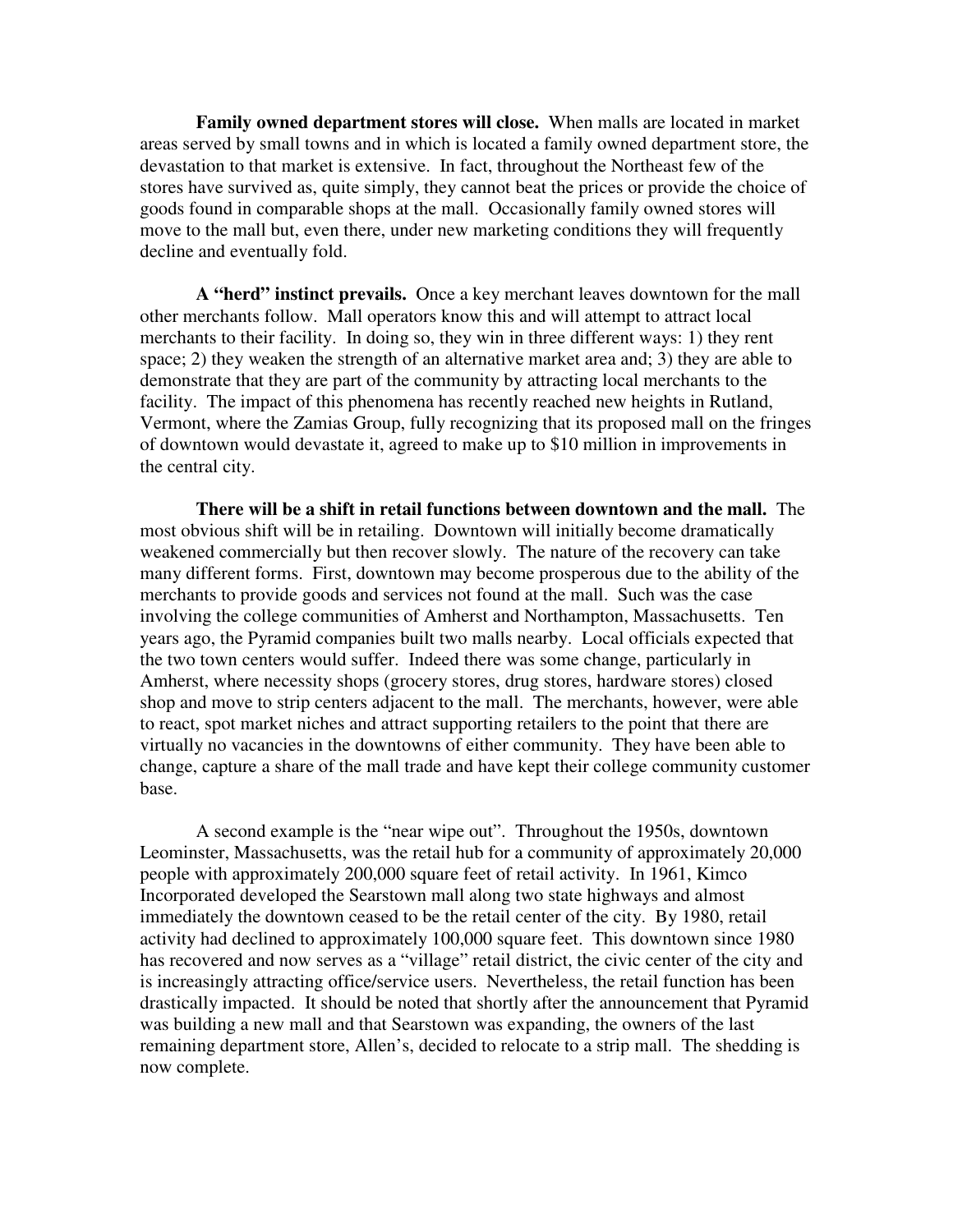A third functional shift occurs when the anchor moves to the mall. In Holyoke, Massachusetts, this occurred when the Steiger Company decided to close its flagship store and combine it with a branch at the mall. At the very time that Steigers was making its move, the city was creating a "Main Street USA" program that would capture the character, history and culture of this famous mill city. One of the keys to the success of this effort was to keep a strong retail function downtown. Thus, the loss of Steigers was devastating in four distinct ways: 1) a locally successful department store was moving to the mall, 2) the flagship store was being closed, 3) the largest retailer in downtown was leaving, and 4) the only company with sufficient funds to contribute to a public/private venture was no longer a participant in the revitalization process.

 In addition to these examples, there will be increased store vacancies across the region as the mall collects existing national chains at its facility. If the region has chain stores such as JC Penney, Sears, Walden Books, Kinney Shoes and the like and they are located in small neighborhood shopping centers, they will tend to move to the mall. This will leave an extensive number of facilities vacant and threaten their fiscal viability.

 **There will be a conscious attempt by mall developers to become the focus of the community and surrounding areas.** Nothing illustrates this better than Pyramid's name for its new mall in Leominster: "The Centre". The name suggests a regional centralization akin to Worcester's Centrum as a civic center. There are two reasons for this phenomenon: 1) an attempt to upstate the existing mall, Searstown, as the regional mall in the area and; 2) an attempt to capture a greater regional market by emphasizing its central location and favorable highway access.

 Developers will attempt to become the central point of assembly in the community and to some extent the region and are frequently quite successful in doing so. Beyond the significance of the name, they may open the mall early for "mall walkers", provide meeting space for civic groups, create jogging trails, develop a mini city square in the middle of the mall, attract a post office branch and provide day care facilities. All of this, so they say, in climatically controlled, accessible and secure spaces. The real question remains, is this desirable from the community's perspective?

**Strip development is almost inevitable.** It appears that malls are almost always "pregnant" in that once established the lands adjacent to the mall become attractive for further highway related uses. This is particularly true when surrounding lands are in large tracts, have ample frontage and were zoned for agricultural/open space uses. The types of uses are common to all of us: McDonald's, Jiffy Lubes, Midas Mufflers, Sunoco Gas Stations and the like come to mind. Unfortunately once this strip character emerges it is virtually impossible to stop and the community has to contend with new traffic burdens. All one has to do is look at the Route One strips down the East Coast that first emerged in the 1930s. They constantly and garishly replace themselves.

**The initial density of malls is not the last density.** Mall owners have a propensity to propose their developments at a density far below the maximum density allowed in order to project all of the impacts based upon this figure. Over time, the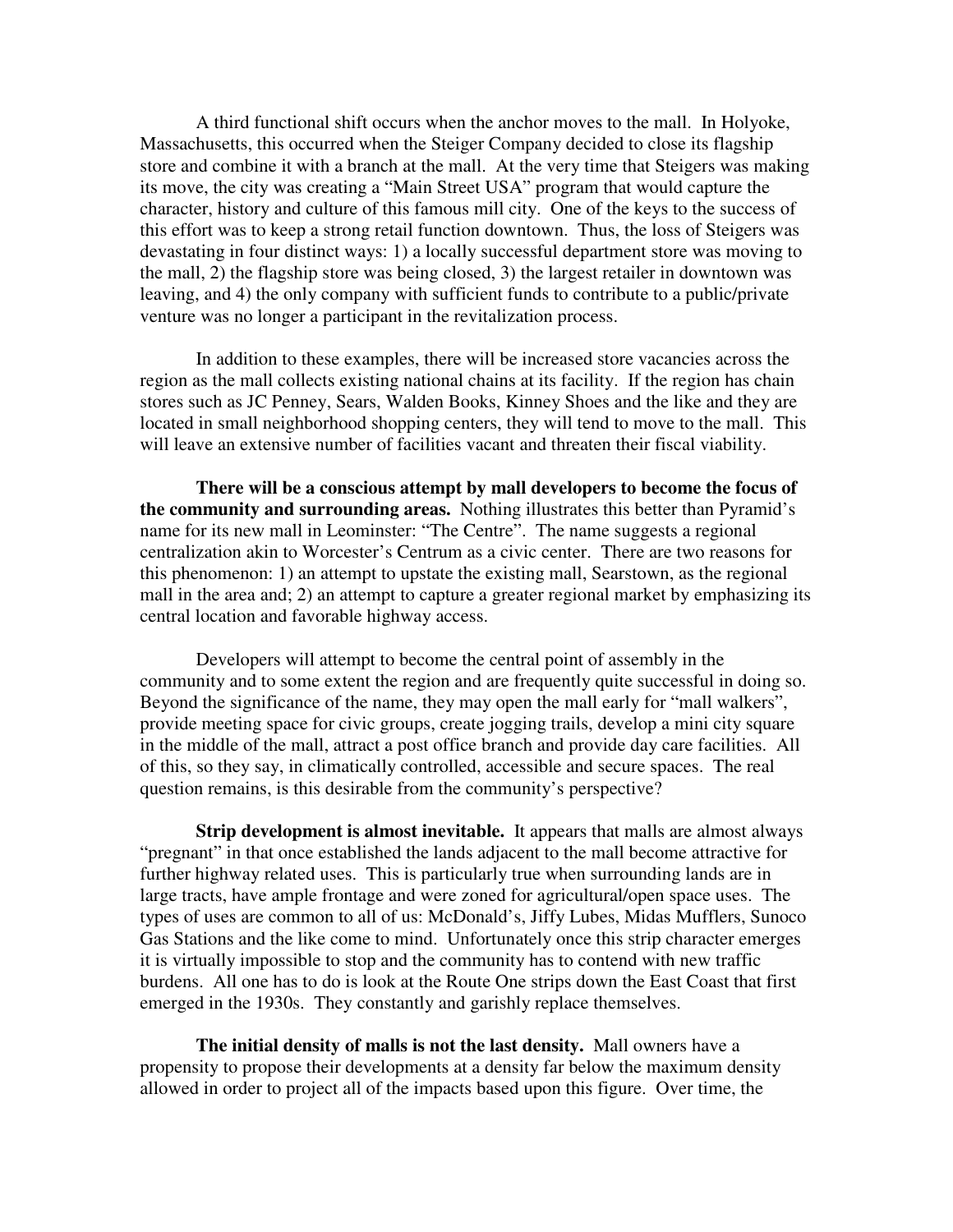owners will inevitably move toward the maximum densities allowed regardless of whether there are deed restrictions. At some future time, mall owners will approach the legal signers of the agreement and go to court to seek the abrogation of the agreement. At times this expansion may be an increase in height or depth while at other times it may be horizontal. It is therefore important to base all planning assessments on the maximum buildout.

 **Mall developers will be able to defend their proposals in terms of impacts on direct local competition. They will tend to ignore regional impacts.** If there is an existing mall in the community and a retail function for the downtown, the mall developers will very carefully analyze the likely impacts of the new project. The analysis will occur in terms of market leakage (the amount of shopping dollars spent by residents outside the market area), market capture, market share and market growth. Unfortunately, they will not be able to explain impacts upon the businesses, beyond those close by, leaving the loss or gain to a "Mom and Pop" store five miles away unknown.

**Mall owners are willing to pay for infrastructure costs.** For example, concerning roads, the developer will pay to upgrade all intersections such that they function to an adequate level (i.e., "Level of Service C"). In most communities, the sad part of this story is that the number and speed of cars on a street has a direct impact upon neighborhood interaction: The greater the number of auto trips and the faster the speed, the street will be more apt to become a separator rather than an integrator of neighbors and neighborhoods. Unfortunately the developers may not want to explain how much traffic will be generated on the road as a result of the project. They are also willing to make all necessary improvements to the water and sewer systems. Including upgrading the supply, improving delivery, providing pump and lift stations and ensuring the highest quality results.

 These are all positive inducements to communities suffering under the yoke of limited tax bases and extensive bonded indebtedness. Yet, there are some resulting side effects that relate to the expansion of sewer lines as malls are located some distance from built up areas. This means that the sewer system must be brought through undeveloped lands to connect to the mall site. When this occurs it will inevitably increase the marketability of these properties, raise the assessed values and lead the community to reassess the "highest and best uses". All of this will occur not because the community or the owners wish it to happen but as a by-product of the mall project. What this usually means is that farm land will be sacrificed.

 Agreements to pay for additional personnel, such as police and fire, and new facilities are common. After all, the more accessible and professional these organizations are, the lower the insurance rates and the more secure merchants and customers will feel. However, many mall owners are re-assessing the powers given to security forces and "rent a cops". These people tend to have minimal training and, given our litigious society, could leave the owners vulnerable to law suits if inappropriate actions are taken. Several mall owners have curtailed the powers of their security forces to the point they can do little more than detain a suspect or report a crime. As a result, this could be a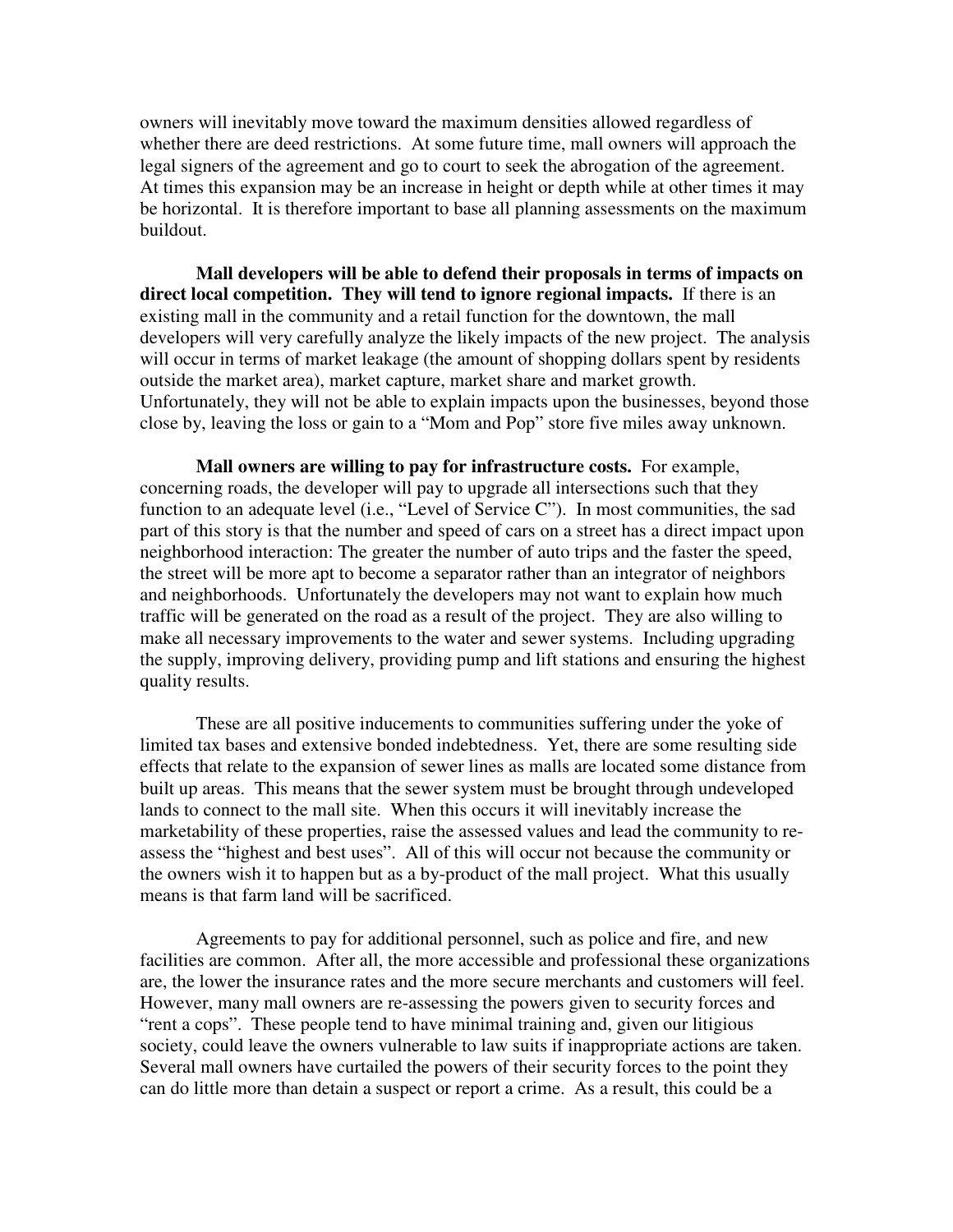significant burden on police forces that are working at maximum conditions and it could also lead to an increased burden on the tax payers.

**Mall developments have minimal direct impacts upon schools.** A proposed 350,000 square-foot mall in Williston, Vermont, is expected, if approved, to bring 26 new families to the region. The 1,000,000 square-foot Leominster mall development is expected to attract approximately 50 new families. These numbers are not significant in themselves. However, there is the impact upon schools that must be noted: Malls hire high school age students as part time workers. On one side this is quite healthy in that extra income is gained, job skills are developed and responsibility is learned. However, there is a drawback: These students tend not to become involved in extra curricular activities and, often, school work becomes second to working at the mall.

**Mall workers earn very low wages.** Those New Englanders looking for work in 1975 would have jumped at the opportunity to work at a mall due to the fact jobs were scarce. Since that time, New England has had a job creation rate and increased wages that have far surpassed that of the nation. A by-product of this has been a concomitant rise in housing prices that have placed even the most marginal of homes beyond the reach of the average wage earner. The average non-managerial jobs at the mall, unfortunately, pay quite poorly, meaning that a mall worker, on his/her salary alone, can barely afford a typical apartment, never mind a home. Thus, there is a clear need to examine what this means to local residents.

 The wage structure is particularly important when the mall requires a zoning district change. For example, what is the significance of a change from industrial use to highway business use? The question must be first answered by looking at demand. Typically, industrial space is developed in increments over time. In the Northeast, for example, industrial park buildouts take about ten years. Thus, the community must weigh the time factor (the future) against the mall proposal in hand (the present). In other words, the community must decide whether or not industrial jobs are worth the wait.

 The question must also be answered in terms of the wages paid to retail workers at the mall. Full time mall workers in the Northeast earn an average of \$13,000 per year. This translates out to a monthly house rent/mortgage payment of approximately \$450 per month. There are virtually no houses available at that amount in areas where malls typically locate and relatively few apartments. Therefore, the majority of employment opportunities clearly will not provide sufficient income for the worker to live in any degree of comfort.

 Industrial jobs, on the other hand, pay an average of \$18,000 per year. This translates out to a house/apartment payment of \$500 per month which, while still low, is much closer to the average rates paid in New England. If one compares the two options and assumes one full time wage earner per month, then the mall wages appear troublesome. However, the mall wages do not appear to be so negative if one considers that the typical non-managerial jobs are being offered immediately, that there is no guarantee of future industrial jobs, that more than 60 percent of the work force has a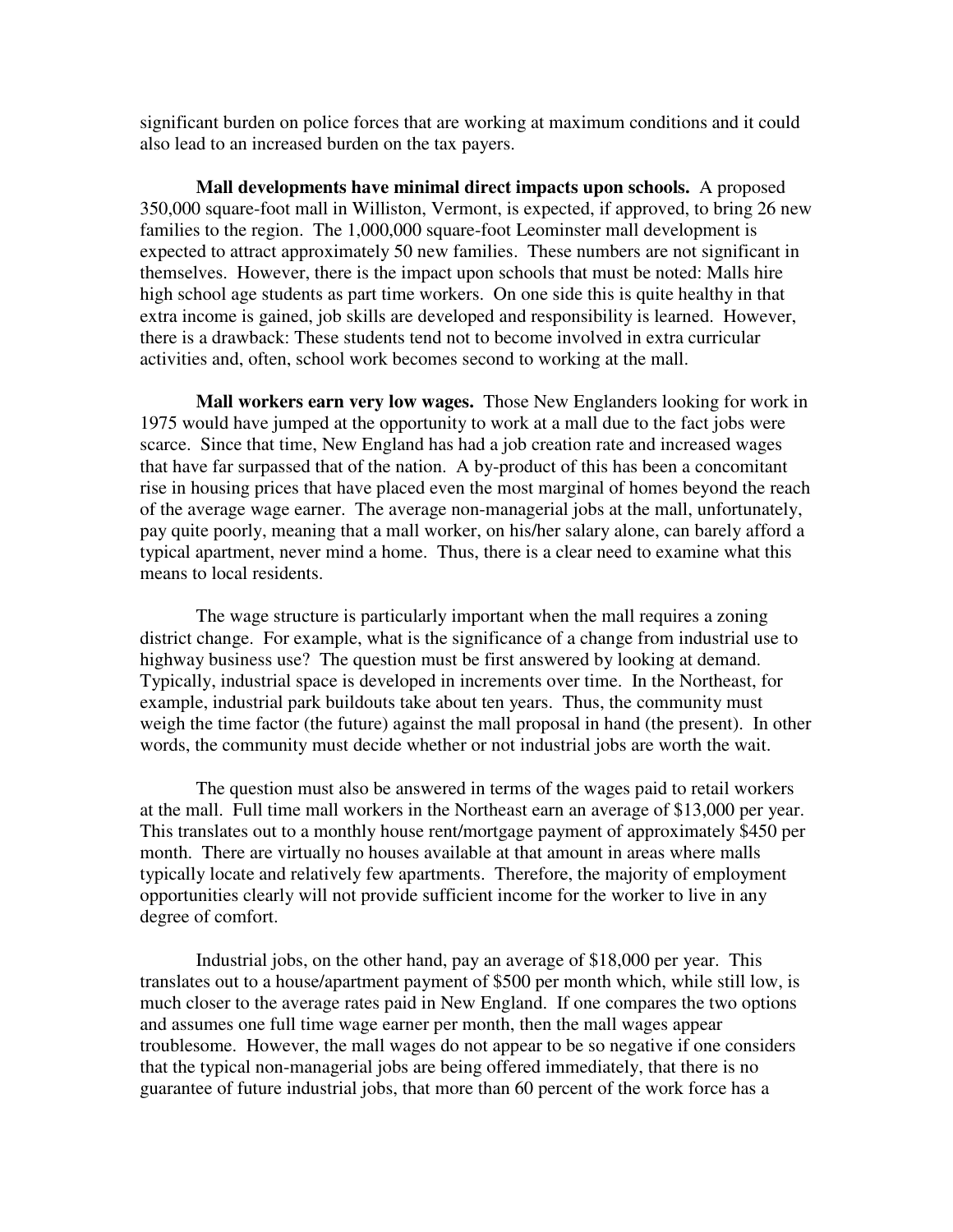second spouse working and that the majority of jobs are filled on a part time basis by second spouses, teenagers, and senior citizens.

**There will be environmental impacts that result from mall development.** The most significant environmental effect will center upon the air pollution that results from the thousands of additional cars that will travel to and from the mall. The mall developers will typically argue that they are not directly responsible for increased traffic and, while they are correct that the trips to market are not new, they do collect at one point. Clearly, highway related development will attract autos and autos pollute. The real question centers upon the degree of pollution that is acceptable to the community.

 In addition to traffic movement, ground water protection and sanitary waste, there will inevitably to constant calls for more studies. State, regions and communities with strong conservation commissions, boards of health, performance standards, water shed regulations and environmental protection review can ultimately set conditions governing how development can proceed. These issues tend to be far more technical than political and, given standards, can be resolved. The political element, however, should not be underestimated: In two mall projects in Massachusetts, following the completion of environmental review, the ultimate fate of a mall rested upon obtaining state permission to issue a curb cut on a state highway. In each case, the technical issues were resolvable. Nonetheless, both were denied at the state cabinet level. No matter what the issue, mall developers will work to resolve all of the technical questions related to the environment. They are familiar with the environmental concerns of the citizens and will do their best to insure they are alleviated.

 There is another critical question in regards to what extent natural resources will be used by the mall. If we assume that a community has an active master plan, is implementing it through a capital improvements program and other growth management tools and the mall is not an expected development then there may be severe problems. For example, if a town that has developed a sewer program based upon buildout and has exceeded capacity for the moment, then the mall developers can expect to tap into the system along with other development. If the development takes a considerable amount of the excess supply, new capital costs or the slowing of sewer expansion in uncovered parts of the community may be required. Similar impacts may occur with water, road improvements and public services. In effect, the mall could upset plans for balanced growth. Clearly, impact fees could help to resolve this problem but, even with such a tool, not all of the impacts will typically be met.

#### **What Can Be Done?**

 Communities across the United States rarely plan appropriately for mall development. They may call an area a Highway Business, Planned Development or Mixed Use District but it is rare to plan for a "Mall District" or "Major Development District". Development is expected to be incremental and typically is to be adjacent and contiguous to existing commercial areas. In most cases, when a mall developer announces his/her intention to build a mall there is a degree of shock and disbelief. This is usually followed by such questions as "Why here?" and "Where is the market"?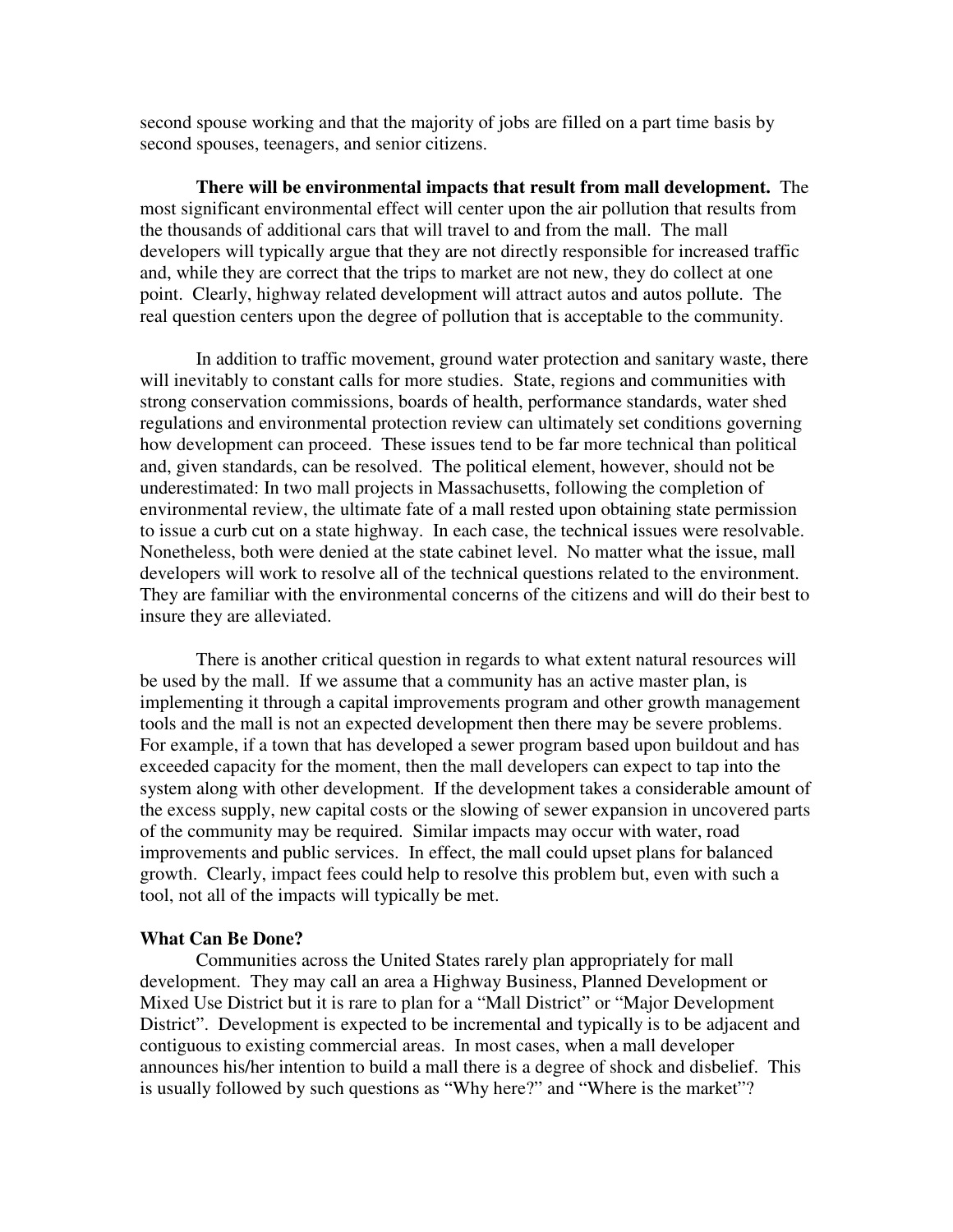Problems exist largely because such development is not anticipated. Thus, it is essential for communities to take a hard look at their locations, growth patterns and existing commercial base and consider if they are likely to be attractive to such development. This is the first and most fundamental step toward coping with the impacts that could follow. It is in the community's best interest to address these issues as a part of its comprehensive or growth management plan and, in cases where a plan already exists, to make amendments that address these issues. Beyond this, there are a series of actions that are critical if the planning process is to work as it should. These are explained next.

- a) If there is a new interstate or major state highway development, it is likely that this will contribute toward opening new lands for mall development.
- b) If there is expanding affluence in the region and no regional mall within an easy commute then there is a likelihood that a community could be a candidate. This is particularly accurate if a new highway system was recently completed.
- c) If the region is underrepresented in terms of shoppers' goods then it may well be a candidate for a mall. One of the ironies of mall development is that municipalities have the ability to generate market studies to determine if there is market leakage and if so, how much.
- d) If existing malls are becoming dated or are directing marketing toward shoppers that are not reflective of the emerging populace (i.e., they are marketing toward blue collar workers rather than the growing white collar, Yuppie population), then the community may be a candidate for a new mall.

In short, results of the first step should tell the community if indeed it is a likely candidate. It should be noted, however, that even with this information, there are no guarantees. The Lanesboro, Massachusetts, mall defies all of the above and yet has been quite successful. Nonetheless, the information can provide a substantial depiction of the likelihood of candidacy.

The second major step is to create the regulatory tools that will insure that any mall development occurs in a manner that meets community goals. These include the following:

- a) The mall should not be allowed by right. It should be under special permit.
- b) The special permit should include criteria related to environmental issues, traffic issues, fiscal issues and community character issues. It should also have criteria concerning impacts upon the downtown.
- c) The mall should be governed by site plan review. If the community does not have comprehensive site plan regulations it should either adopt or amend site plan review to address the impacts and magnitude of a regional mall development. Provisions for buffer and open space restrictions, design, design and landscape architecture components and covenants should be included and enforced in perpetuity.
- d) If allowed by law, the developer should be compelled to submit his proposal to the planning staff and planning board for pre-preliminary review prior to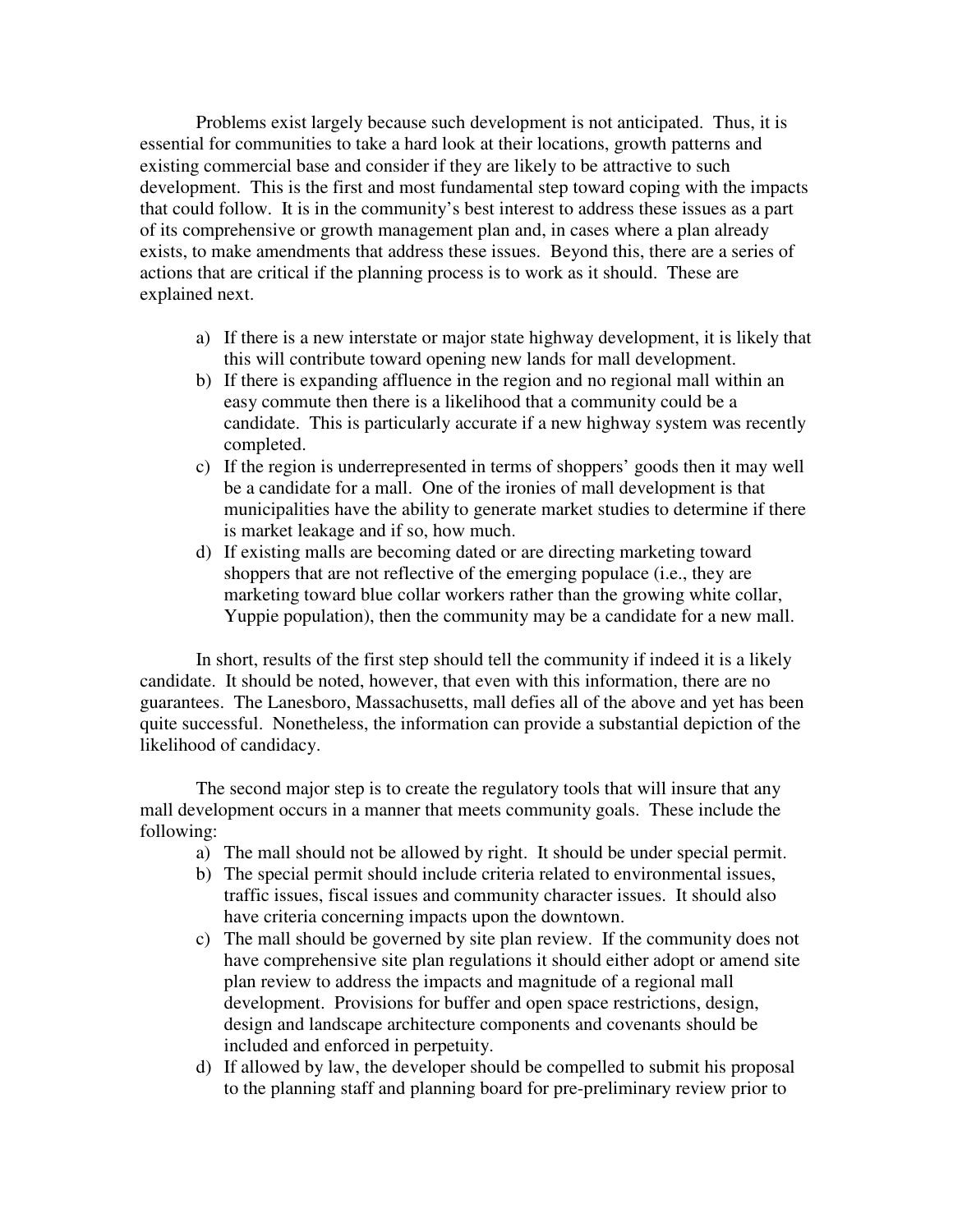the start of the "legal ticker". Communities should also enact development or architectural review boards to assess and review plans in the conceptual stage. Too often, particularly in small cities, the staff and boards are overwhelmed and feel pressured to meet deadlines.

e) The mall developer should be expected to pay for relevant technical and legal assistance required by the community.

The third step is to develop the review process. The coming of a mall is so disruptive to the community that special procedures are in order. These include the following:

- a) The development of an advisory committee that can take testimony from the proponents and opponents in a non-adversarial manner. This committee should report its findings to the planning board and special permit granting authority.
- b) There must be compulsory involvement of the regional planning agency. Its task would be to assess regional impacts and report them to the advisory committee. It should also take testimony from the planning boards of surrounding towns.
- c) There must be neighborhood meetings involving citizens whose homes are proxemic to the mall. These should be organized by the planning staff.
- d) There must be meetings with the chamber of commerce and the merchants most affected by the mall proposal.
- e) There must be a formal process that meets state and local regulatory procedures. This should include the option of the aforementioned prepreliminary plan review.
- f) There should be a pre-construction conference with contractors and local inspectors and;
- g) The mall developer should be required to hire a clerk of the works for the community.

Finally, as a fourth step, the community must be prepared to negotiate with the developers to insure that community needs are met. This must include off-site needs and items not normally covered under impact fee assessments. The key point, for better or worse, is that mall developments are so dramatic in terms of community impacts that the city must be ready to extract funds to insure that the quality of life of the community is maintained.

 The community's preparation must weigh legal costs, local technical capacity and its willingness and commitment to negotiate in good faith. Too often, poorly developed proposals are a result of the ability of an inflamed minority of citizens to influence decision makers or due to the ability of the developer to "dazzle" the community into a quick decision.